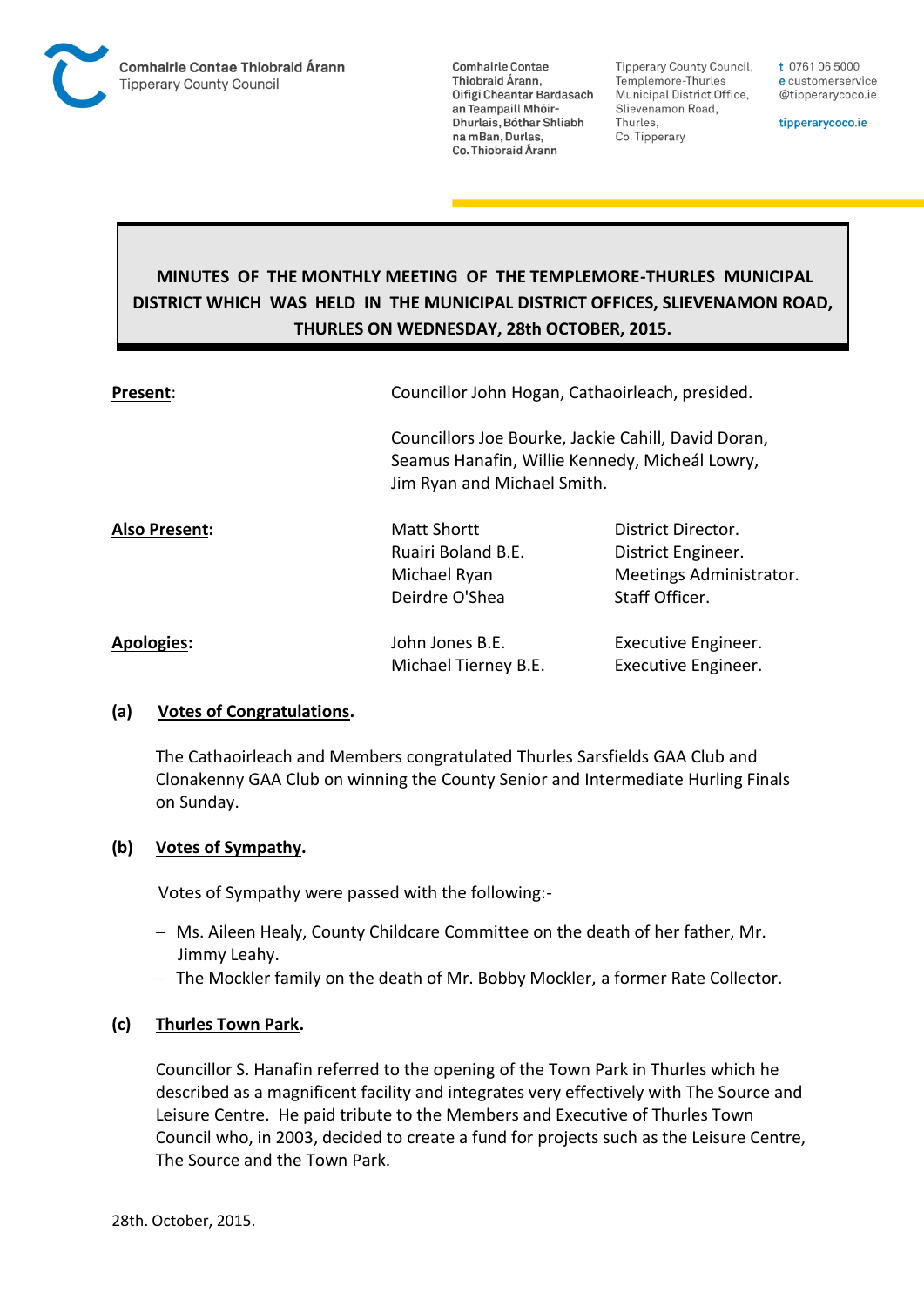**Tipperary County Council,** Templemore-Thurles Municipal District Office, Slievenamon Road, Thurles, Co. Tipperary

t 0761 06 5000 e customerservice @tipperarycoco.ie

tipperarycoco.ie

He also acknowledged the contribution of St. Patrick's College who owned the land on which the Town Park is constructed.

The other Members endorsed his comments.

## **1. Adoption of Minutes.**

It was proposed by Councillor S. Hanafin, seconded by Councillor D. Doran and resolved:

"That the Minutes of a Special Meeting which was held on the 15th. September, 2015 be adopted as a true record of the business transacted at the Meeting."

## **2. Consideration of the Draft Budgetary Plan (including the GMA) for the Municipal District.**

Copy of the Templemore-Thurles Municipal District Draft Budgetary Plan 2016 together with an explanatory note prepared by the Head of Finance were circulated with the Agenda in compliance with Section 102(4A)(b) of the Local Government Act, 2001.

Liam McCarthy, Head of Finance, outlined the three stage process to the Budget as follows:

- The GMA which sets out the discretionary funding that is allocated to each Municipal District.
- The preparation of the local authority budget which will be considered at the Statutory Budget Meeting on 20th. November, 2015.
- The preparation / compilation of a Schedule of Municipal District Works after the 2016 Budget has been adopted which will be presented to the Municipal Districts in early 2016.

It was noted that the total GMA in 2016 for the County is €500,000 which is in line with 2015 and is allocated to the Districts based on the 2011 Census as set out hereunder:

|                                 | Population as per the | <b>Allocation of the GMA</b> |
|---------------------------------|-----------------------|------------------------------|
|                                 | 2011 Census           | based on 2011 Population     |
| Carrick-on-Suir Municipal       | 21,827                | €68,745                      |
| <b>District</b>                 |                       |                              |
| <b>Clonmel Borough District</b> | 36,569                | €115,175                     |
| Cashel-Tipperary Municipal      | 27,549                | €86,766                      |
| <b>District</b>                 |                       |                              |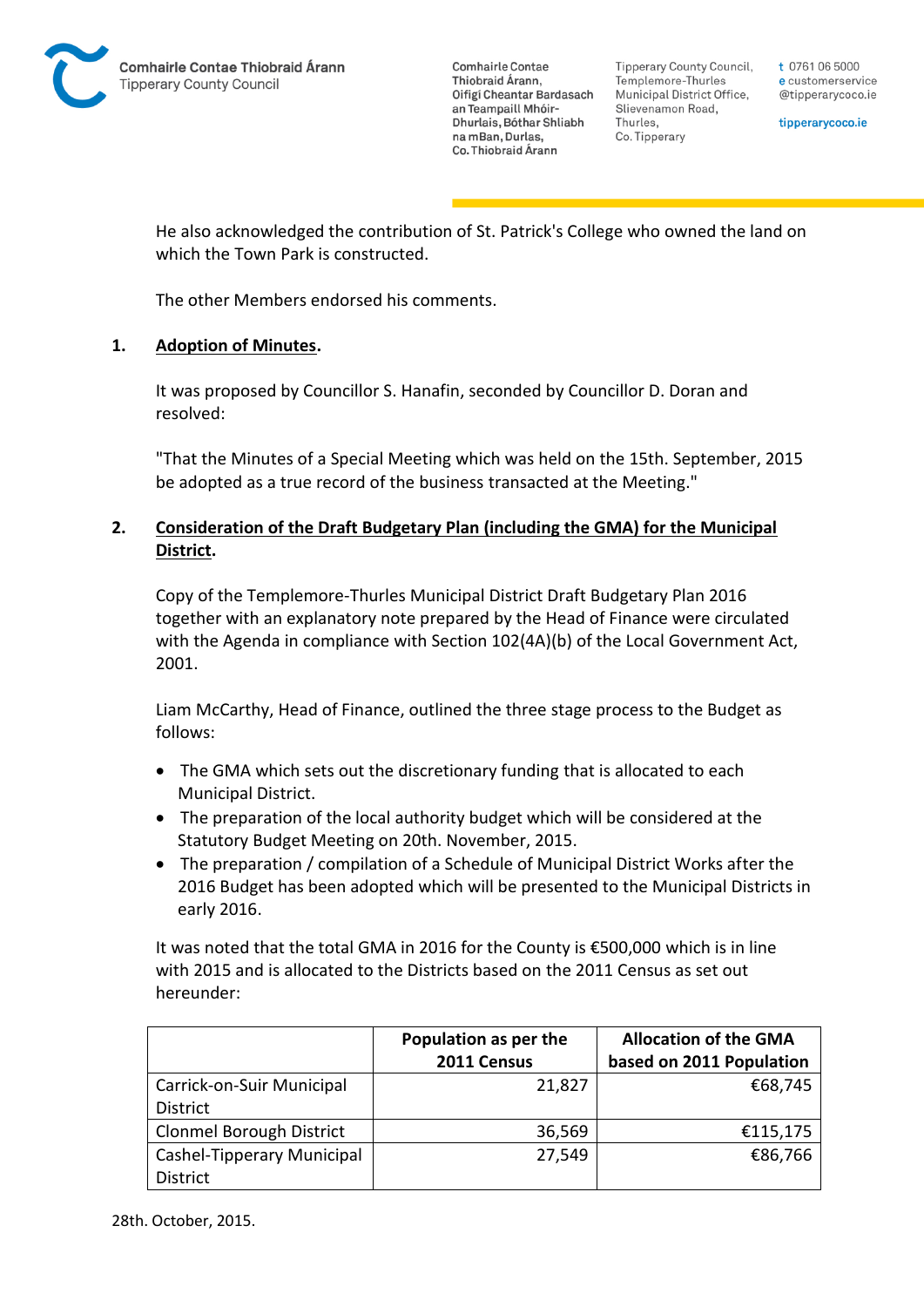

Tipperary County Council. Templemore-Thurles Municipal District Office, Slievenamon Road, Thurles, Co. Tipperary

tipperarycoco.ie

| Nenagh Municipal District | 37,442  | €117,925 |
|---------------------------|---------|----------|
| Templemore-Thurles        | 35,367  | €111,389 |
| <b>Municipal District</b> |         |          |
| TOTAL                     | 158,754 | €500,000 |

The Members highlighted the following items:-

- There is no provision in the 2016 Draft Budget for public lighting improvements in the Municipal District.
- The need to replace the communal septic tank serving houses at The Rock, Ballycahill.
- Provision of traffic calming measures in certain villages where speeding occurs / is prevalent.
- Erection of flashing speed display signs near schools in rural areas.
- Creation of a fund in order to provide assistance to communities involved in organising festivals / events.
- Erection of "No Dumping" signs in burial grounds.
- Provision of financial assistance to groups organising events to commemorate the centenary of the 1916 Easter Rising.

The District Administrator pointed out that there will be a significant increase in expenditure on public lighting in the coming years as a result of the Council taking estates in charge. He added that improvements / additions to public lighting would increase expenditure and require savings to be identified in other areas of the Budget.

It was proposed by Councillor S. Hanafin, seconded by Councillor J. Ryan and resolved:

"That pursuant to the provisions of Section 102 of the Local Government Act, 2001, as amended, we, the Members of Templemore-Thurles Municipal District, hereby adopt the overall Draft Budgetary Plan 2016 providing for an expenditure of €111,389.00 for the Municipal District subject to agreement on allocations to specific projects."

It was agreed that a meeting will be held to discuss the allocation of the GMA on completion of the Schedule of Municipal District Works.

#### **3. Draft Polling Scheme for County Tipperary.**

A draft Polling Scheme for County Tipperary was circulated with the Agenda.

The District Administrator explained that it was necessary to prepare a new Polling Scheme due to the merger of North and South Tipperary County Councils. He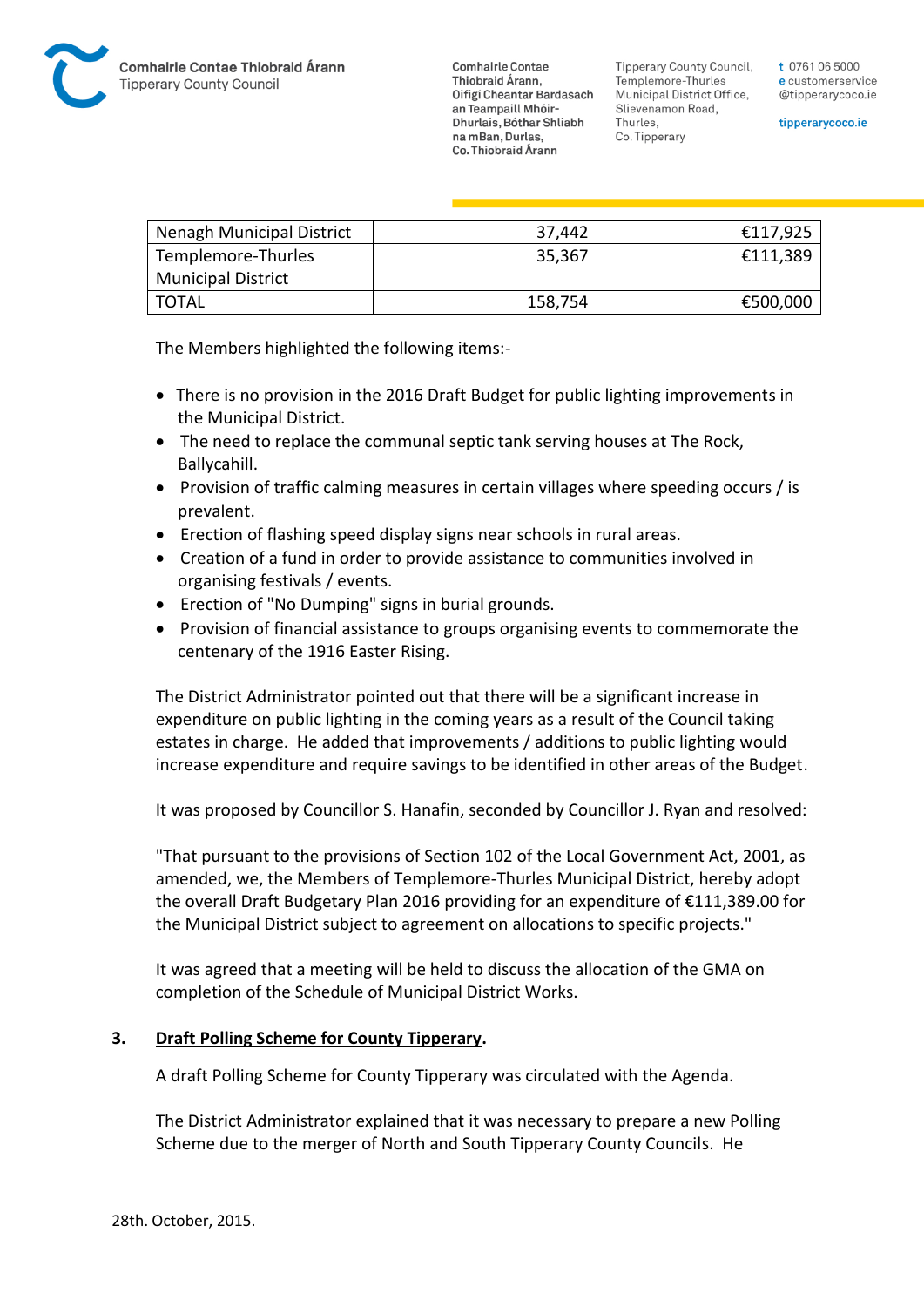Tipperary County Council. Templemore-Thurles Municipal District Office, Slievenamon Road, Thurles, Co. Tipperary

t 0761 06 5000 e customerservice @tipperarycoco.ie

tipperarycoco.ie

indicated that, due to the closure of Fantane School, the booth is being transferred to St. Cualán's National School in Borrisoleigh.

Members pointed out that there are anomalies in the allocation of electors to particular polling booths under the current scheme.

It was noted that the Scheme is currently on public display and submissions made to the County Council on or before Monday 30th. November, 2015 will be considered.

#### **4. Housing Service.**

The Cathaoirleach and Members welcomed Aidan Fennessey, Acting Director of Services for Housing, Séan Lonergan, Senior Staff Officer and Michélè Maher, Senior Staff Officer to the Meeting.

An Explanatory Memorandum on the new Housing Assistance Payment (HAP) which was rolled out in Tipperary on 29th. June, 2015, was circulated at the Meeting.

Séan Lonergan outlined the main points of the Scheme and he responded to Members' queries as follows:-

- Households that qualify for Social Housing Support will be eligible to apply for HAP which has replaced rent supplement.
- All existing rent supplement recipients will transfer to HAP over a three year period.
- $-I$  It is a matter for the applicant to source suitable accommodation that meets their housing needs.
- HAP recipients are permitted to take up full time employment.
- Applicants are required to pay a rent contribution to the Council which is calculated in accordance with the Differential Rent Scheme.
- The Council pays the monthly rent to the landlord electronically unlike the rent supplement which is paid directly to the tenant.
- Landlords are given advance notice, in writing, where a tenant is failing to pay the rent contribution to the Council and there has been no cancellation of rent payments to landlords to date in the 15 local authorities currently operating the Scheme.
- HAP recipients can apply for a transfer to other forms of social housing support i.e. traditional council housing, ras, long term leasing.
- Tipperary has transferred the highest number of applicants to HAP outside of the 5 largest housing authorities in the country. A total of 110 applicants have transferred to date and 30 are located in this District.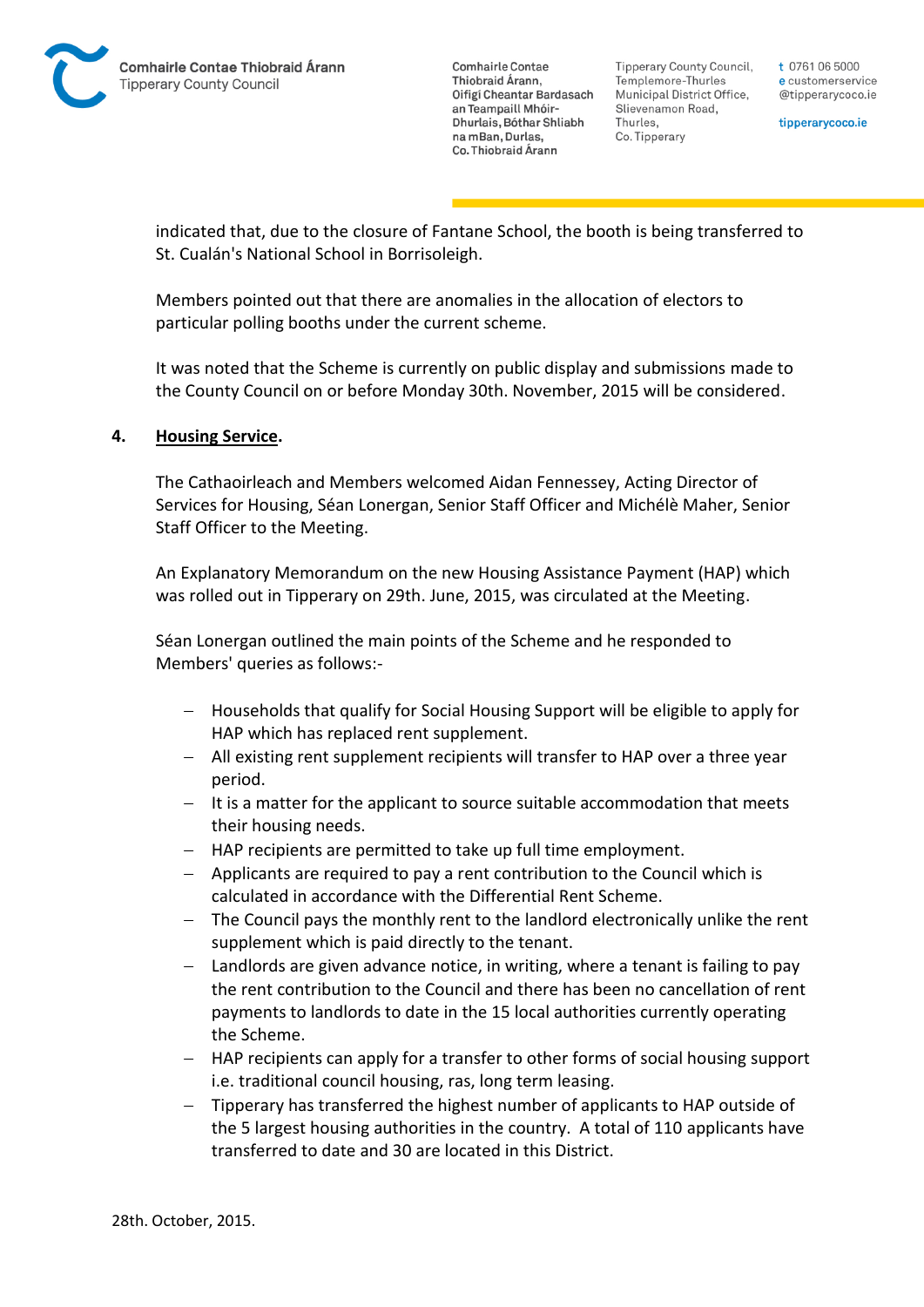

Tipperary County Council. Templemore-Thurles Municipal District Office, Slievenamon Road, Thurles, Co. Tipperary

t 0761 06 5000 e customerservice @tipperarycoco.ie

tipperarycoco.ie

A report on Housing Capital Projects for the District was circulated at the Meeting.

Aidan Fennessey confirmed the following:-

- Efforts are being made to resolve access issues to the site at Glencarrick, Roscrea.
- Refurbishment works have commenced on the vacant houses in Lacey Avenue, Templemore.
- An Architect is being procured to prepare plans and specification for the demolition and reconstruction of Nos 23 and 24 Gortataggart, Thurles and the refurbishment of 2 Athlomen Terrace, Mitchel Street, Thurles.
- It is proposed to accept a tender for the traveller accommodation at Cabra Bridge, Thurles and to proceed to construction stage.
- The local authority has made a submission to the Department for funding to refurbish derelict Council houses.
- Approval has been given by the Department to construct 55 units in various locations in the County which will take a considerable time to complete.
- $-$  Priority was given this year to the purchase of units for social housing due to the quick turnaround period and 10 units are in the process of being acquired to date in the District.

Mr. Fennessey made the following points in response to queries from the Members:

- The Housing Capital Allocation 2015 to 2017 amounts to €57.1m and this will be expended on housing construction (€7.7m). Capital Assistance Scheme (€3.6m), Long Term Leasing, RAS, HAP, acquisitions and voids.
- A total of 440 social housing units have been provided to date this year in the County through the following means:-
	- 140 Voids
	- 140 RAS / Leasing
	- 50 Purchases
	- 110 HAP
- Approximately €2m has been expended to date on house purchases.
- A submission has been made to the Department to construct houses in Templetuohy Village.
- There were genuine reasons for not proceeding with the purchase of units offered by NAMA i.e. insufficient housing demand in some areas / noncompliance with building sustainable communities in other locations.
- The issue in regard to the caravans at Turtulla Bridge should be resolved in the next 3 months.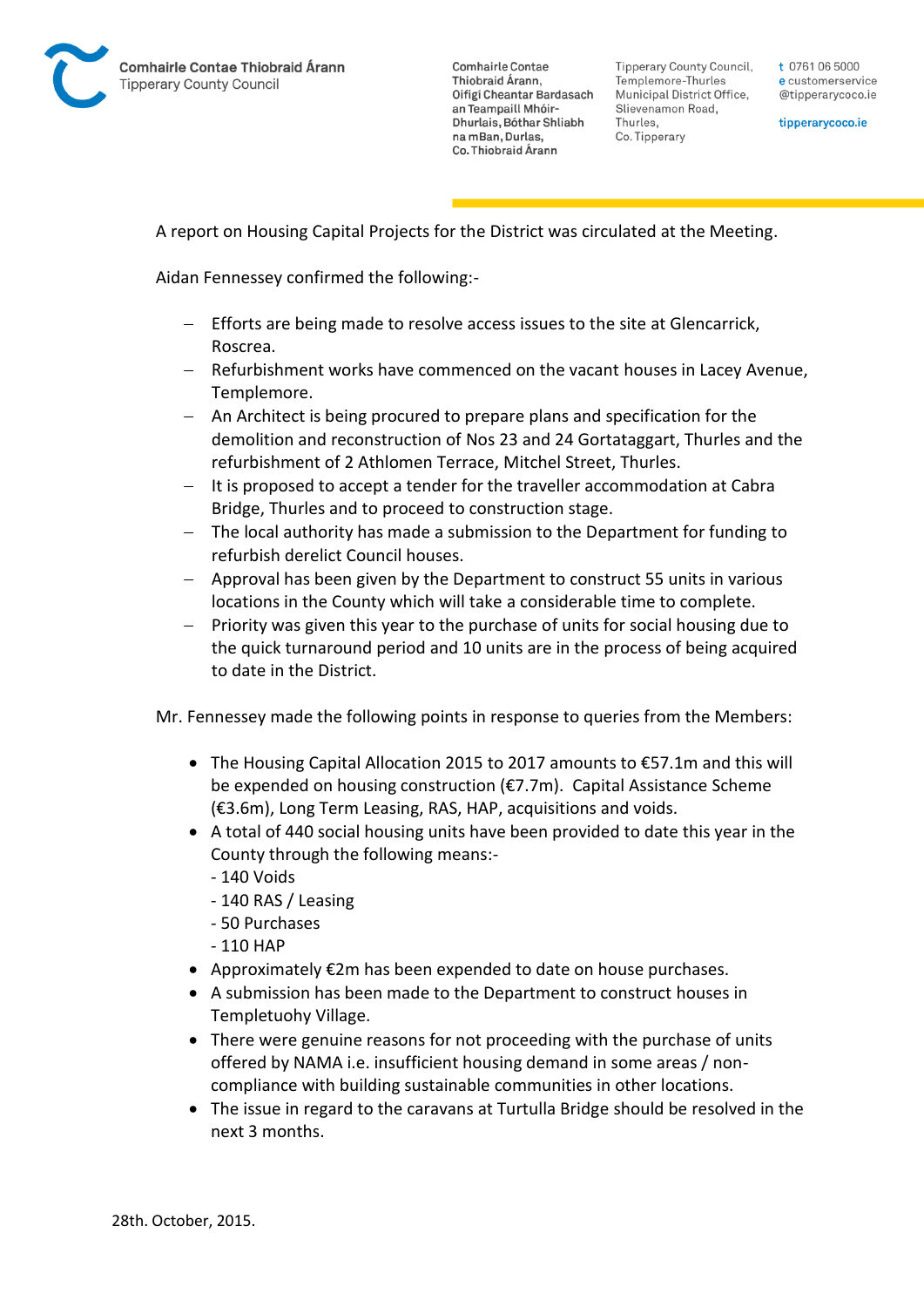

**Tipperary County Council,** Templemore-Thurles Municipal District Office, Slievenamon Road, Thurles, Co. Tipperary

t 0761 06 5000 e customerservice @tipperarycoco.ie

tipperarycoco.ie

The Cathaoirleach and Members thanked the Housing Staff for the update and they withdrew from the Chamber.

**5. To consider and adopt a Statement on the Draft Local Economic and Community Plan (LECP) in terms of consistency with the County Development Plan and the existing Regional Planning Guidelines for consideration by the SPC for Economic Development and the Local Community Development Committee LCDC and the County Council.**

Ann Ryan, Community & Enterprise Officer, Community & Economic Development Section, confirmed that she was in attendance for this item as Attracta Lyons, Economic Development Officer was unavoidably absent.

Copy of a Presentation on the Draft County Tipperary Local Economic & Community Plan 2015 - 2020 was circulated at the Meeting.

Ann outlined the process involved in the preparation, consideration and adoption of the Plan and its main elements. She advised that any issues raised at the Meeting will be referred to the appropriate committees/structures for consideration.

It was proposed by Councillor S. Hanafin, seconded by Councillor M. Lowry and resolved:-

"That the Statement on the Draft Local Economic and Community Plan 2015 - 2020 in terms of consistency with the County Development Plan and the existing Regional Planning Guidelines for consideration by the SPC for Economic Development, the Local Community Development Committee and County Council be and is hereby adopted."

The Cathaoirleach thanked Ann for her Presentation and she left the Chamber.

#### **6. Nomination to the Tipperary Transport Coordination Unit.**

The District Administrator advised that, at the October Meeting of the County Council, it was decided each Municipal District is to nominate a representative to the Tipperary Transport Coordination Unit.

It was proposed by Councillor J. Bourke, seconded by Councillor S. Hanafin and resolved:-

"That the Cathaoirleach be nominated / elected to the Tipperary Transport Coordination Unit."

## **7. Adoption of Bye-Laws for the Use, Operation, Protection, Reputation and Management of the Thurles Town Park.**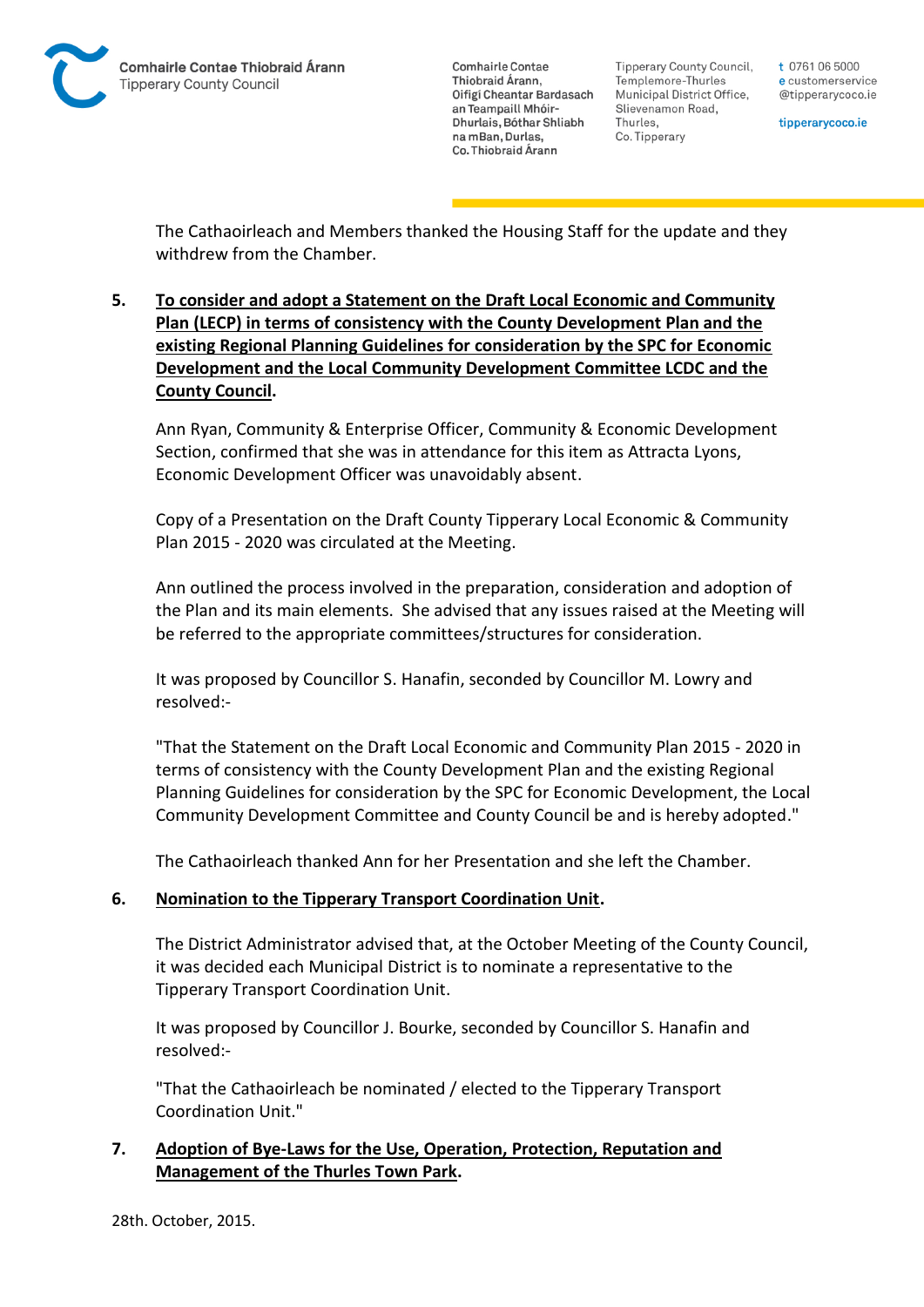

**Tipperary County Council,** Templemore-Thurles Municipal District Office, Slievenamon Road, Thurles, Co. Tipperary

t 0761 06 5000 e customerservice @tipperarycoco.ie

tipperarycoco.ie

The District Administrator informed the Members that:-

- Draft Bye-Laws have been prepared for the use, operation, protection, reputation and management of the Thurles Town Park.
- An advertisement will be published in the Tipperary Star next week advising that the Draft Bye-laws are on public display for a period of 6 weeks followed by a 2 week period for submissions / observations.
- The adoption of the bye-laws with / without amendments is a reserved function.

It was proposed by Councillor S. Hanafin, seconded by Councillor J. Cahill and resolved:-

"That Notice be given of the Draft Bye-Laws for the Use, Operation, Protection, Reputation and Management of the Thurles Town Park being put on public display in compliance with Section 199 of the Local Government Act, 2001.

#### **8. Update on 2015 Work Programmes.**

The District Engineer confirmed that the 2015 Roadworks Programme is substantially complete.

Members raised the following matters:-

| ltem                                        | <b>Response</b>                             |
|---------------------------------------------|---------------------------------------------|
| Upgrading of the footpaths on               | The Roads Section will be asked to refer    |
| Slievenamon Road, Thurles when the          | the request to the Transport                |
| pavement strengthening takes place.         | Infrastructure Ireland (TII).               |
| Advisability of delaying the resurfacing    | The proposed commencement date will         |
| works on Killinan Road, Thurles until early | be reviewed.                                |
| 2016.                                       |                                             |
| The barrier at the dedicated Garda lay-by   | The matter will be taken up again with      |
| between Junctions 22 and 23 on the M7 -     | the Transport Infrastructure Ireland (TII). |
| it is being left open and road users        |                                             |
| continue to throw litter into the adjoining |                                             |
| field                                       |                                             |
| Horses being tethered on grassed areas      | The complaint will be followed up with      |
| adjacent to flyovers on the motorways in    | the Transport Infrastructure Ireland (TII). |
| the Municipal District.                     |                                             |
| Complaints from motorists that the          | The issue has been referred to the          |
| surface on the flyover at the Horse &       | Transport Infrastructure Ireland (TII).     |
| Jockey is in a slippery condition on an     |                                             |
| ongoing basis.                              |                                             |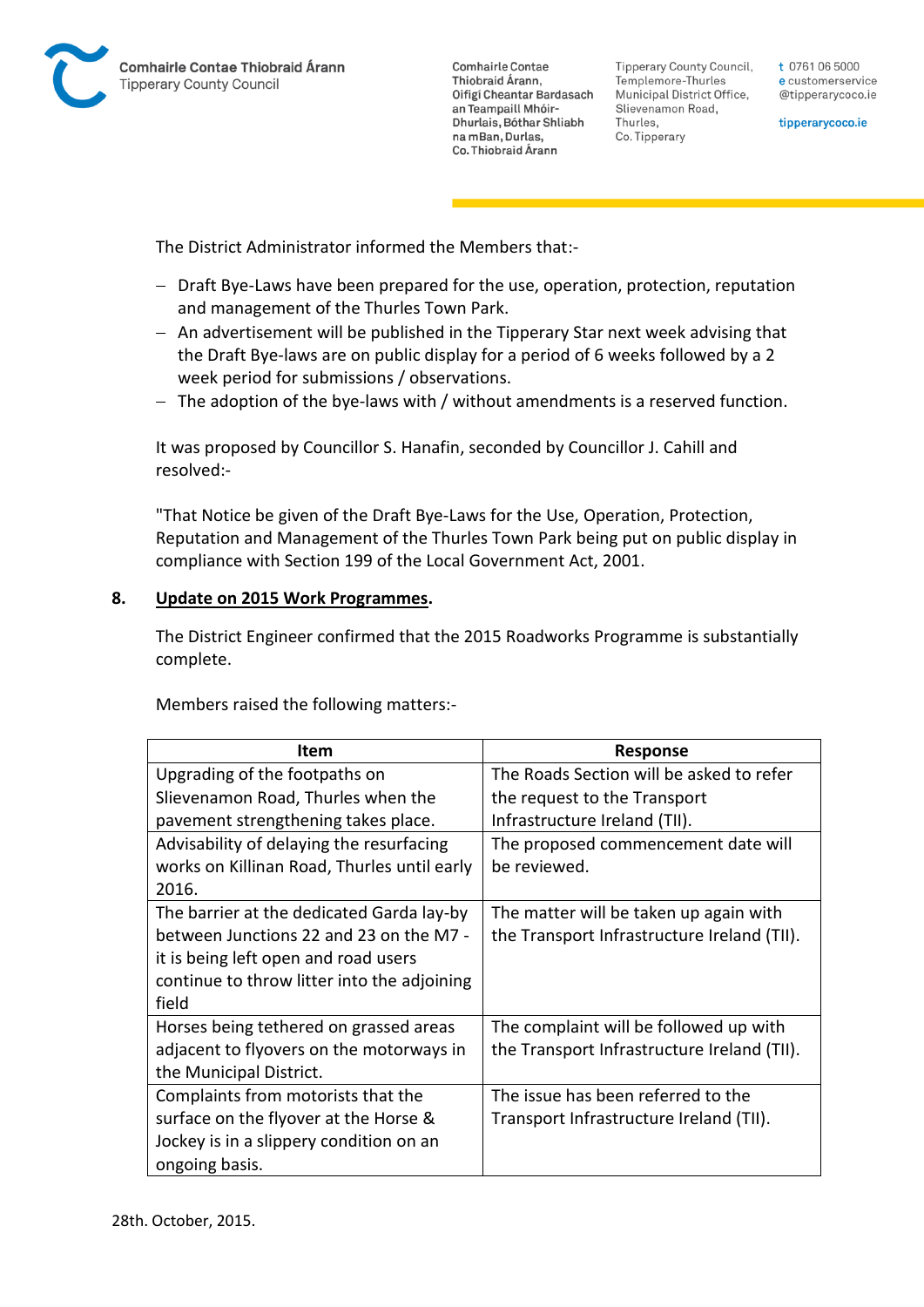**Comhairle Contae** Commante Contae<br>Thiobraid Árann,<br>Oifigí Cheantar Bardasach an Teampaill Mhóir-Dhurlais, Bóthar Shliabh na mBan, Durlas,<br>Co. Thiobraid Árann

Tipperary County Council,<br>Templemore-Thurles<br>Municipal District Office, Slievenamon Road, Thurles, Co. Tipperary

t 0761 06 5000 e customerservice @tipperarycoco.ie

tipperarycoco.ie

| Illegally parked caravans in the area<br>adjacent to the junction for the M8 near | The complaint will be referred to the<br>Housing Section. |
|-----------------------------------------------------------------------------------|-----------------------------------------------------------|
| the Horse & Jockey.                                                               |                                                           |
| Cloone Cross, Templemore - poor                                                   | The complaint will be investigated.                       |
| visibility, signage is overgrown with                                             |                                                           |
| weeds and located too close to the                                                |                                                           |
| junction.                                                                         |                                                           |
| Renewal of the box junction outside                                               | The matter will receive attention.                        |
| Pouldine National School.                                                         |                                                           |
| Failure of Irish Rail to effect the necessary                                     | The District Engineer will make further                   |
| repairs to Graigue Bridge, Thurles.                                               | contact with Irish Rail.                                  |
| Repairs at Aughall Bridge, Templemore                                             | A report on the bridge will be prepared                   |
| which is in a dangerous condition.                                                | with a view to securing funding.                          |
| Repair of the boundary wall at                                                    | Quotations have been sought from                          |
| Templemore Town Park on the Dunkerrin                                             | competent contractors to undertake the                    |
| Road.                                                                             | works.                                                    |
| Poor condition of the footpath opposite                                           | The repair of this footpath will be                       |
| Ken Ryan's pub in Holycross.                                                      | considered for inclusion in the 2016                      |
|                                                                                   | Roadworks Programme.                                      |
| Flooding problem at St. Bridget's Terrace,                                        | The issue will be dealt with in conjunction               |
| Littleton.                                                                        | with the completion of footpath                           |
|                                                                                   | improvements under the Village                            |
|                                                                                   | <b>Enhancement Works.</b>                                 |

## **9. Update on Projects.**

| Thurles Town Park.                                                                      | The Town Park opened to the public on<br>Wednesday, 14th. October, 2015 and is<br>proving to be very popular.                                                                   |
|-----------------------------------------------------------------------------------------|---------------------------------------------------------------------------------------------------------------------------------------------------------------------------------|
| Liberty<br>Square<br>Refurbishment<br>and<br>development<br>of a<br>carpark.            | The Part 8 Plans and Specification are<br>nearing completion and the Part 8 Process<br>will commence shortly. It is expected that<br>construction will commence late next year. |
| Extension<br>and<br>to<br>Refurbishment of the<br>Offices at Castle Avenue,<br>Thurles. | Work is progressing well on site and is<br>scheduled for completion in December<br>2016.                                                                                        |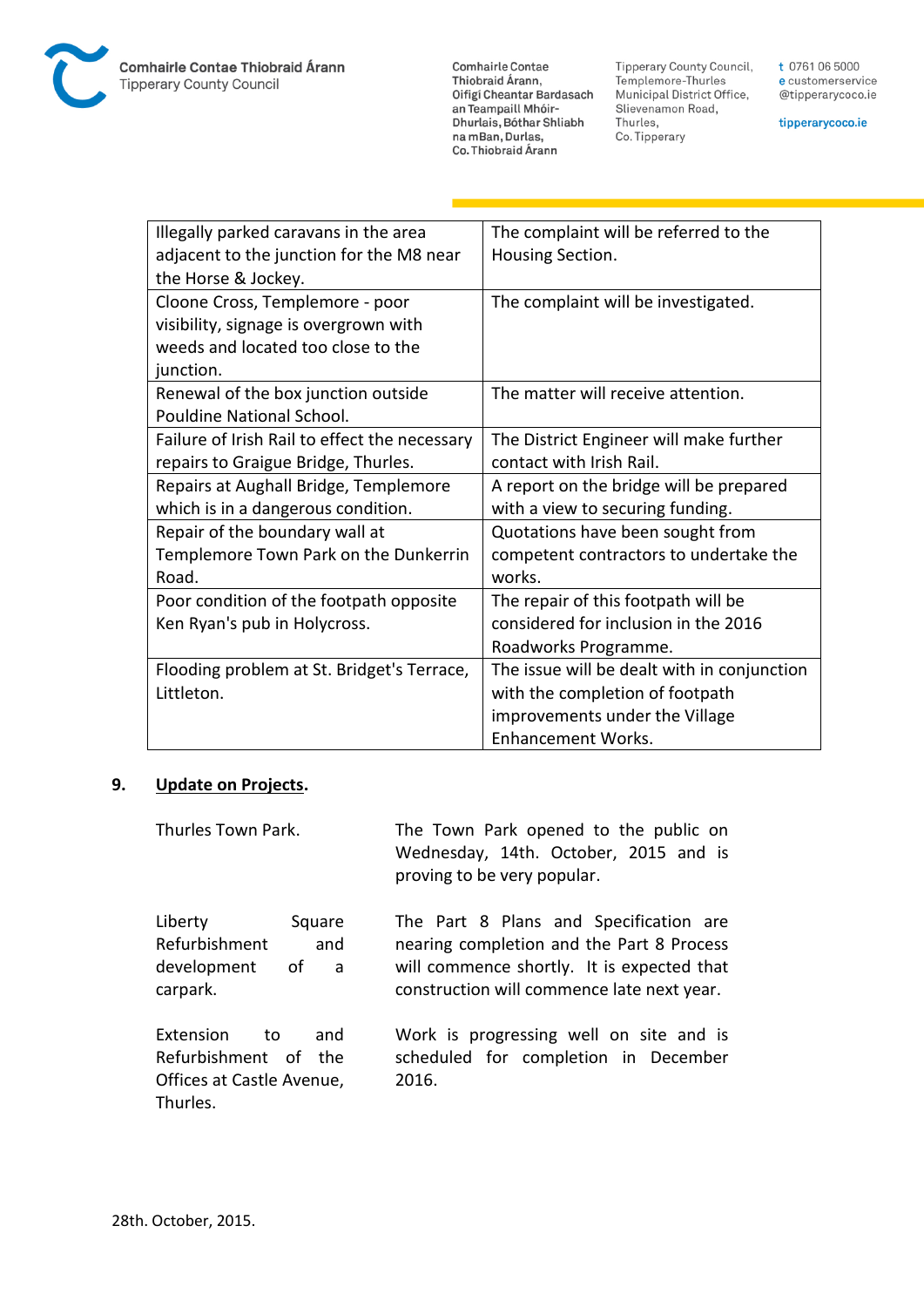

**Tipperary County Council,** Templemore-Thurles Municipal District Office, Slievenamon Road, Thurles, Co. Tipperary

t 0761 06 5000 e customerservice @tipperarycoco.ie

tipperarycoco.ie

| Repairs / Improvements<br>to Templemore Town<br>Hall | It is proposed to engage a Contractor to<br>undertake essential works to the roof and<br>barges in the coming months. Discussions<br>regarding the future use of the Town Hall<br>are ongoing.    |
|------------------------------------------------------|---------------------------------------------------------------------------------------------------------------------------------------------------------------------------------------------------|
| Templemore Town Park<br>Extension.                   | A number of layouts for the additional land<br>purchased are currently being prepared.                                                                                                            |
| Enhancement<br>Village<br>Works.                     | Footpath improvements in Borrisoleigh,<br>Littleton and Templetuohy, which are being<br>funded<br>from the General<br>Municipal<br>Allocation, are in progress.                                   |
| Enhancement<br>Roscrea<br>Scheme.                    | A Design Team will be engaged to prepare<br>plans for the<br>Enhancement<br>detailed<br>Scheme as soon as possible.                                                                               |
| Carpark at St. Patrick's<br>Cemetery.                | A draft layout plan for the carpark has been<br>completed. Detailed plans and specification<br>for the Part 8 Process will be prepared in-<br>house when the technical staff become<br>available. |
| 2015 Painting Scheme.                                | Work under the Scheme<br>had<br>to<br>be<br>completed by 16th. October, 2015 and<br>receipts submitted by 30th. October, 2015.<br>Allocations to applicants will be paid in the<br>coming weeks.  |

#### **Matters arising.**

The following matters were raised:

- The closing date for submission of receipts under the 2015 Painting Scheme should be extended - there was no objection to the request.
- The current position in regard to the provision of a playground in Kennedy Park, Roscrea - there was no funding allocated for the project this year.
- Thurles Town Park provision of dog waste bins, more detailed signage on the use of the Skateboard Park, powerpoint at the Bandstand and canopy from the disused building for musical events when it is being refurbished - dogs other than dogs which are used solely for the convenience of disabled persons are not allowed into the Park.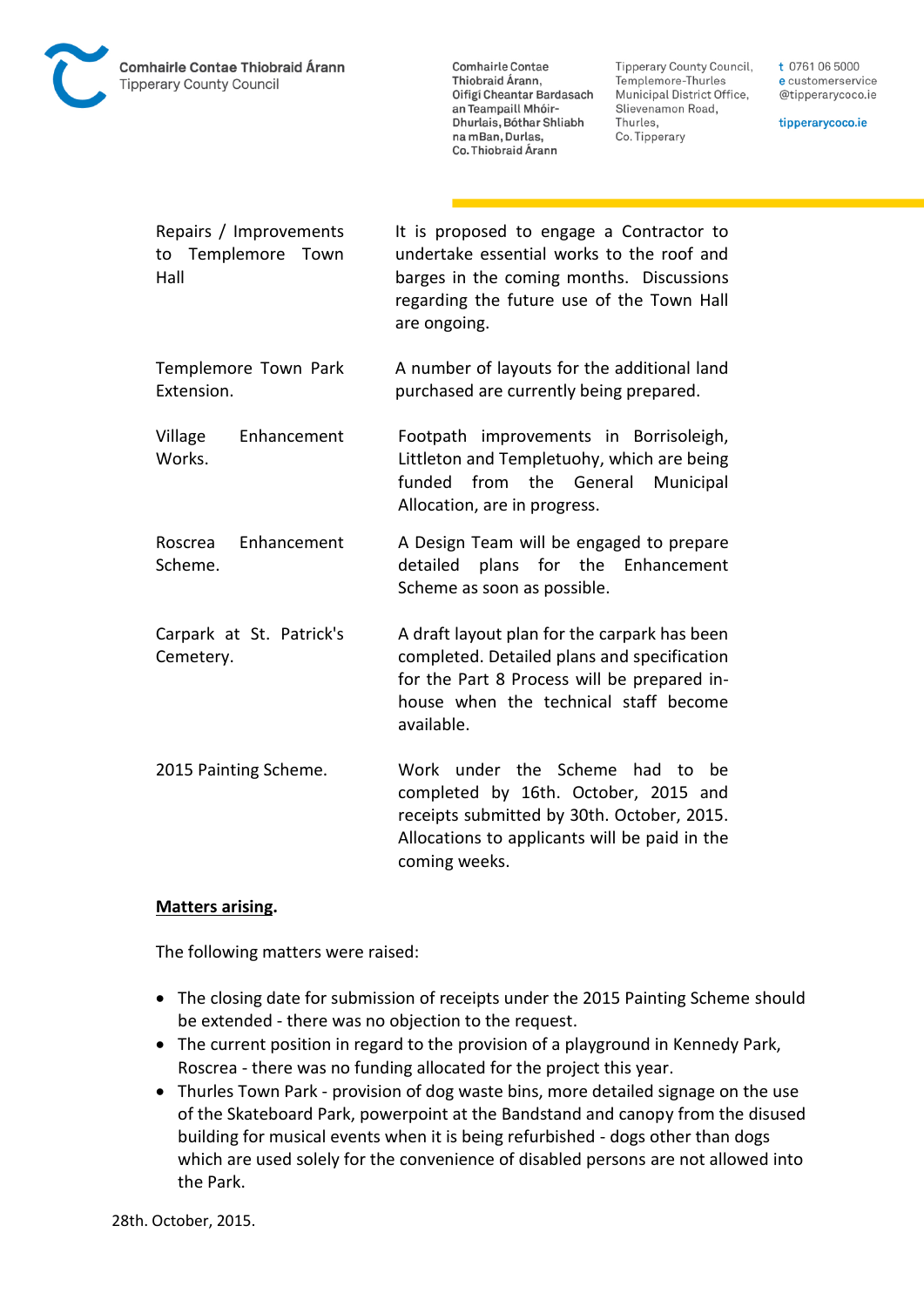

Tipperary County Council. Templemore-Thurles Municipal District Office, Slievenamon Road, Thurles, Co. Tipperary

t 0761 06 5000 e customerservice @tipperarycoco.ie

tipperarycoco.ie

- Developing a cross country course on the additional land purchased for Templemore Town Park should be considered.
- The swimming pool site in Templemore Town Park the area should be filled in and landscaped when funding becomes available.

## **10. Notices of Motion.**

## **(a) Notice of Motion in the name of Councillor D. Doran.**

Councillor David Doran formally moved the following Notice of Motion in his name:

"I am calling on this Council to install a flashing speed display sign at Rahealty School in order to slow down traffic at this location."

Councillor D. Doran pointed out that the Motion is self explanatory and that the current signage is not effective in slowing down traffic. He added that there is also a very active Community Centre adjoining the school.

Councillor J. Ryan seconded the Motion and there was broad support from the Members to the request.

The District Engineer advised that he is awaiting the delivery of a mobile speed camera and that it will be sited at Rahealty and in other problematic areas in the District to monitor speed. He also undertook to improve the existing road signage at the location.

#### **(b) Notice of Motion in the name of Councillor W. Kennedy.**

Councillor Willie Kennedy formally moved the following Notice of Motion in his name:

"I wish to call on the Council to carry out immediate repairs to the footpath leading from the main road at Bouladuff, The Ragg to the local church. Parts of this footpath are in a dangerous condition at present".

Councillor S. Hanafin seconded the Motion.

The District Engineer advised that the footpath improvements at this location will be considered under the 2016 Roadworks Programme and he undertook to carry out minor repairs within the budget constraints.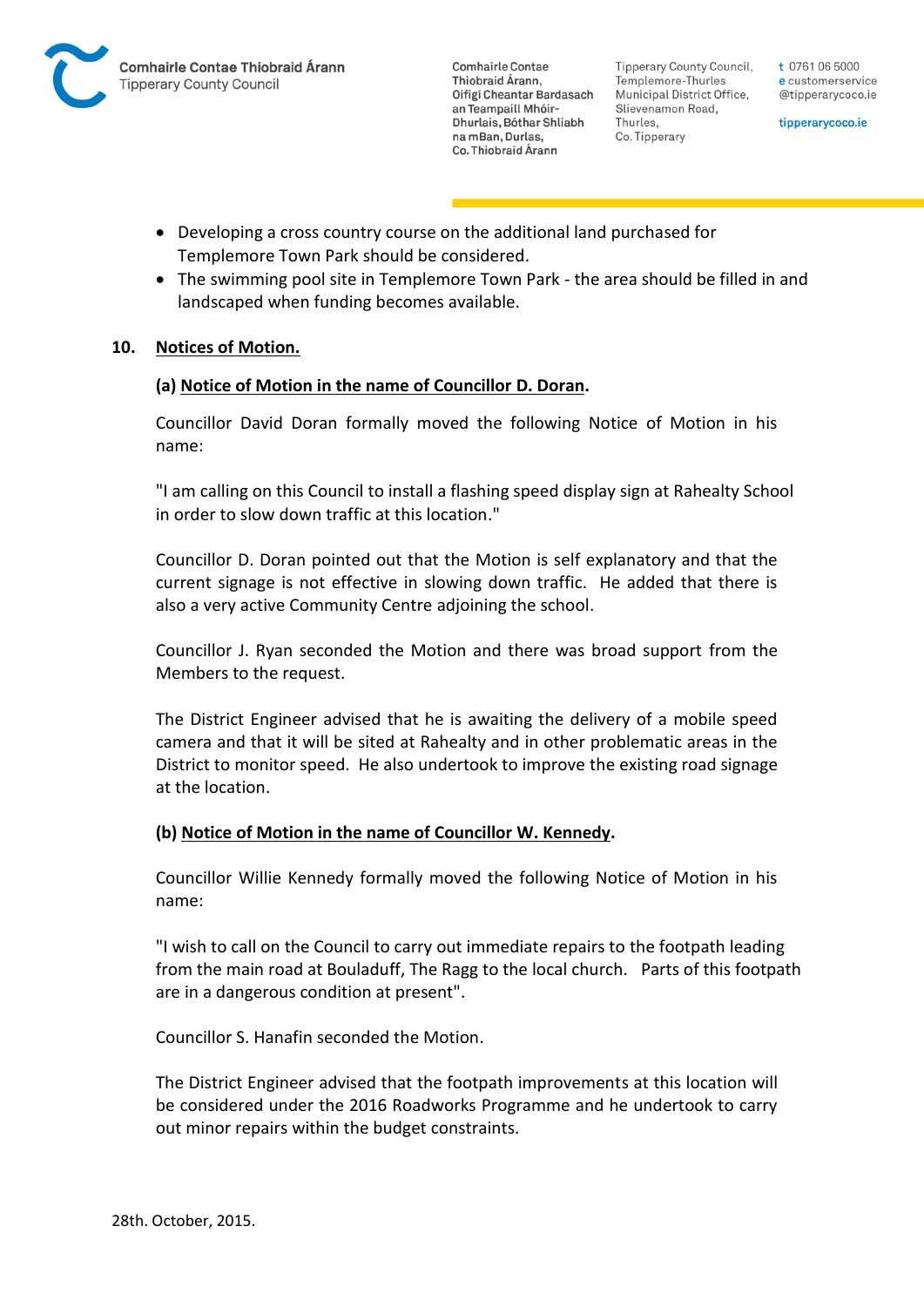

**Tipperary County Council,** Templemore-Thurles Municipal District Office, Slievenamon Road, Thurles, Co. Tipperary

t 0761 06 5000 e customerservice @tipperarycoco.ie

tipperarycoco.ie

#### **11. Correspondence.**

i. Request from Roscrea Chamber of Commerce for the County Council to assume responsibility for the provision and erection of Christmas Lighting in Roscrea town.

The District Administrator confirmed, in reply to a query from Councillor M. Smith, that Roscrea Chamber of Commerce have been advised that there is no funding in the 2015 Budget for the provision and erection of Christmas lighting in Roscrea.

The following points were made:-

- There is a concern that the contribution of €10,000 given to Roscrea Chamber of Commerce in other years from the Capital Account will not be available as it is linked to the revenue generated from pay parking which is significantly reduced and only meeting operating costs of the parking system.
- The budget for Christmas lighting is unfairly distributed with Roscrea and other villages in the District losing out.
- The standard of Christmas lighting in Thurles needs to be retained as it was always provided for by the former Town Council.

The District Administrator confirmed that no alterations can be made to the 2015 Budget and that the Council can consider the issues raised in the context of the 2016 Budget.

The District Director referred to the enormous task of merging 10 authorities into one Council and agreed that there are anomalies in the system that need to be addressed.

#### **12. Any Other Business.**

| <b>Issue</b>                                   | Response                                 |
|------------------------------------------------|------------------------------------------|
| Urgent need to cut back growth at the          | The complaint will receive attention.    |
| junction near Jimmy Hennessys on the           |                                          |
| Templemore - Thurles Road as it is             |                                          |
| interfering with sight lines.                  |                                          |
| Increase in crime throughout the District -    | The matter can be included as an item on |
| Members should discuss the feasibility of      | the Agenda for the next meeting.         |
| providing CCTV cameras at strategic            |                                          |
| locations.                                     |                                          |
| Ballycahill Village - the issues raised in the | The recommendations in the Report will   |
| Tidy Towns Report need to be addressed.        | be considered in the context of the      |
|                                                | available funding under the 2016 Road    |
|                                                | Maintenance Budget.                      |